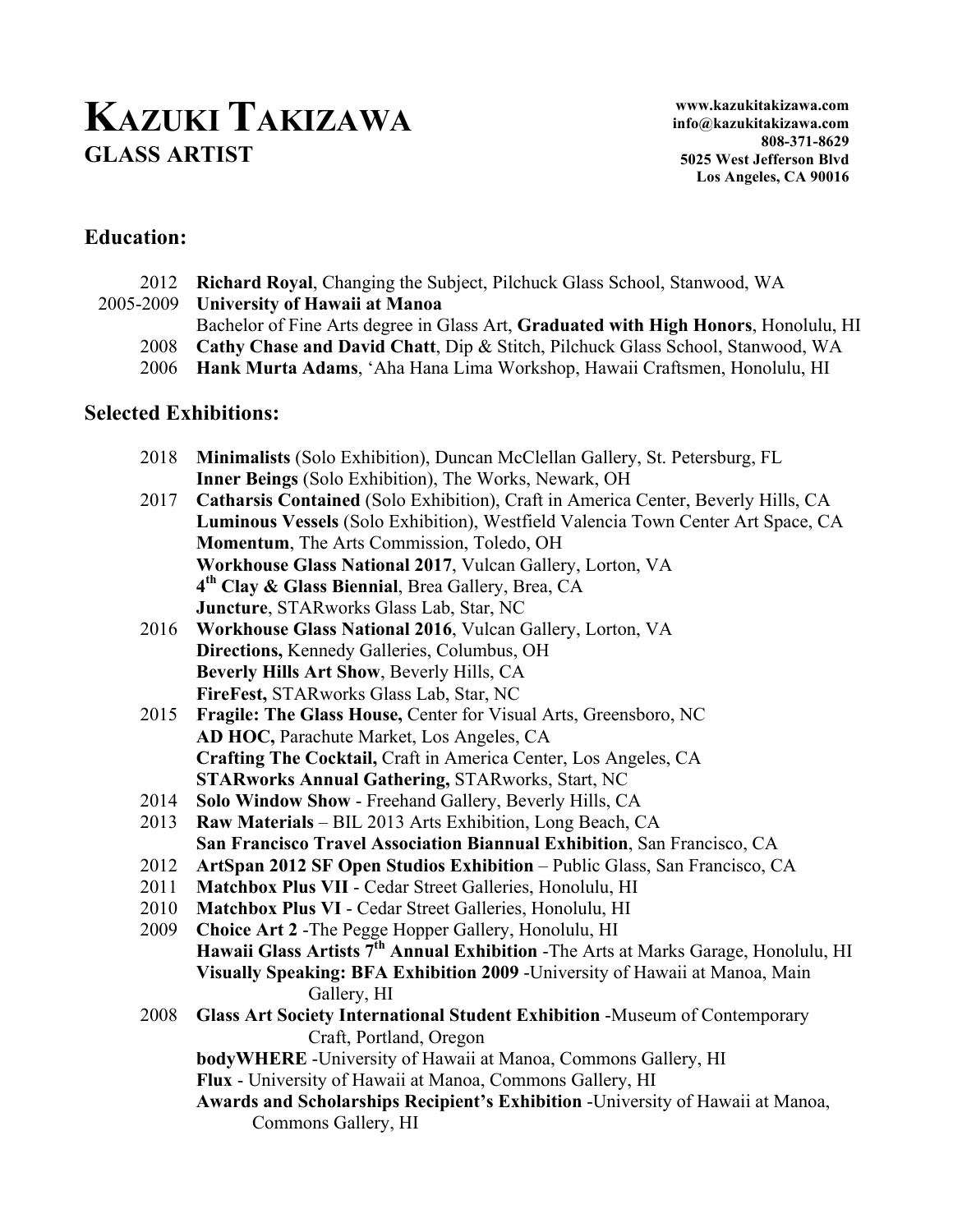**Hawaii Glass Artists 6th Annual Exhibition** -The Arts at Marks Garage, Honolulu, HI **Window Display at The Arts at Marks Garage** -The Arts at Marks Garage, Honolulu, HI

2007 **Hawaii Craftsmen Statewide Juried Annual Exhibition** -Honolulu Academy of Arts Linekona Art Center, Honolulu, HI

**Hawaii Craftsmen Annual Gallery Sale** – The Arts at Marks Garage, Honolulu, HI **The Contemporary Show** -Pauahi Tower Mezzanine Gallery, Honolulu, HI **Awards and Scholarships Recipient's Exhibition** -University of Hawaii at Manoa, Commons Gallery, HI

**Matters Lost** -University of Hawaii at Manoa, Commons Gallery, HI **Alternation** -University of Hawaii at Manoa, Commons Gallery, HI

2006 **Sparkling, Hammering, Welding, Shouting and Silent; We Are Here** -University of Hawaii at Manoa, HI

#### **Recent Press:**

- 2018 **American Craft Magazine**, "The Business of Being an Artist", published by American Craft Council, Feb/March 2018
	- **Voyage LA Magazine**, "Check out Kazuki Takizawa's Artwork" published online on May 7, 2018 by Voyage Media
	- **GAS Member Monday**, published online by Glass Art Society on April 2, 2018
- 2017 **NBC Asian America**, "How Working With Glass Helped Artist Kazuki Takizawa Open Up About Mental Health", Oct 12 2017, written by Monica Luhar **New Glass Review 38**, published by Corning Museum of Glass
	- **Urban Glass Hot Sheet**, "Kazuki Takizawa Takes On Weighty Topic in Upcoming Solo Exhibition" Feb 23 2017, written by Hailey Clark

**American Craft Magazine**, published by American Craft Council, June/July 2017 **Bay Area Narrative Therapy Resources (Podcast)**, "Painted Brain – Let's Bridge Communities" created by SF BANTR, Nov. 25 2017

- **LA Art News**, published by NELAart, June 2017
- 2016 **California Institute for Behavioral Health Solution Website**, "A Glass Installation Created to Increase Awareness on Suicide, written by CIBHS

**Trojan Vision University of Southern California Student TV**, "Kazuki Takizawa with Cole Sullivan" Ep.  $65 (2/22/16)$ 

### **Awards and Recognitions:**

- 2017 **Best in Show**, "Beverly Hills Art Show", Beverly Hills, CA **First Place (Glass)**, "Beverly Hills Art Show", Beverly Hills, CA **Honorable Mention**, "Momentum", The Arts Commission, Toledo, OH **Best in Show (Glass)**, "Clay & Glass Biennial", Brea Art Gallery, Brea, CA
- 2016 **2nd Place Award**, "Workhouse Glass National 2016", Vulcan Gallery, Lorton, VA
- 2013 **Corning Inc. Foundation Award Nominee,** Pilchuck Glass School, Stanwood, WA
- 2012 **Pilchuck Glass School Partial Scholarship,** Pilchuck Glass School, Stanwood, WA
- 2009 **Richard H. and Mildred D. Kosaki Student Assistance Award**, University of Hawaii at Manoa, HI
- 2008 **The Hubert and Marble Frings Scholarship**, University of Hawaii at Manoa, HI **Clay and Glass Arts Foundation Scholarship**, Portland, OR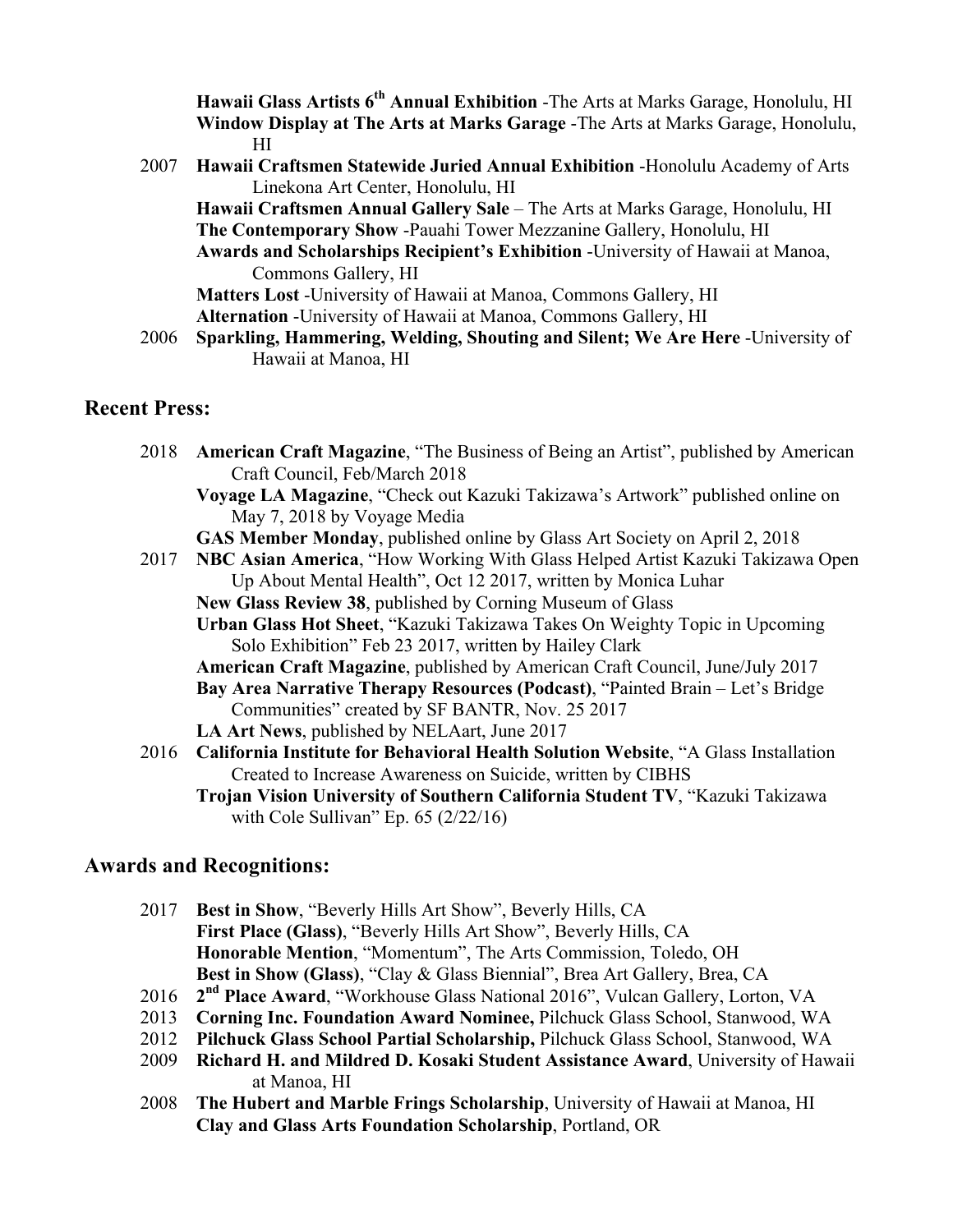**Geraldine P. Clark Memorial Fellowship**, University of Hawai'i at Manoa, HI **Arts & Sciences Advisory Council Award**, University of Hawaii at Manoa, HI **Richard H. and Mildred D. Kosaki Student Assistance Award**, University of Hawaii at Manoa, HI **Associated Students of the University of Hawaii 2007-2008 Research Grant**, University of Hawaii at Manoa, HI 2007 **Outstanding Student Award in Glass**, University of Hawaii at Manoa, HI

**Dianne Sullivan Memorial Scholarship**, Honolulu, HI **Third Place Award**, "The Contemporary Show" (Juror: Charles E. Higa) Honolulu, HI **Juror's Top Pick**, "The Contemporary Show" (Juror: Charles E. Higa) Honolulu, HI

### **Professional Experience:**

- 2018 **Artist in Residence**, The Works, Newark, OH
- 2017 **Artist in Residence**, Salem State University, Salem, MA **Artist in Residence**, STARworks Glass Lab, Star, NC **National Suicide Prevention Lifeline Counselor**, Didi Hirsch Mental Health, CA
- 2013-2016 **Glassblowing Assistant**, United Glass Blowing, Santa Ana, CA 2013 **Artist Assistant**, Wendy Maruyama, Pilchuck Glass School, Stanwood, WA **Glassblowing Assistant**, Jason McQuaid, Laguna Beach, CA
- 2011-2012 **Gaffer**, Venice Glassworks, Oakland, CA
- 2011-2012 **Glassblowing Assistant**, Cohn-Stone Studios, Richmond, CA
	- 2011 **Demonstration Assistant**, Edward Clark, Glass Art Society Conference, Pratt Fine Arts Center, Seattle, WA
- 2010-2011 **Artist Assistant**, Mark Mitsuda, Punahou School, Honolulu, HI
- 2006-2011 **Artist Assistant / Studio Technician**, Edward Clark, Taonga Glass, Kailua, HI

### **Teaching Experience:**

- 2018 **The Works**, Newark, OH
- 2017 **First City Art Center**, Pensacola, FL
- 2015 **Pilchuck Glass School**, Stanwood, WA **KT Glassworks**, Los Angeles, CA **Creative Industrial Glass Studio**, Los Angeles, CA
- 2013-2014 **Revolution Glass Studio**, El Segundo, CA
	- 2014 **TA for Ryo Sekino**, Pilchuck Glass School, Stanwood, WA
	- 2013 **TA for Joe Cariati**, Pilchuck Glass School, Stanwood, WA
	- 2012 **TA for Osamu and Yumiko Noda**, Pilchuck Glass School, Stanwood, WA
- 2011-2012 **Public Glass**, San Francisco, CA
- 2010-2011 **TA at Punahou School**, Honolulu, HI
- 2007-2008 **TA at Island Glassworks**, Kailua, HI
	- 2007 **TA for Shunji Omura**, 'Aha Hana Lima Workshop, Hawaii Craftsmen,

# **Glassblowing Demonstrations:**

2018 **Duncan McClellan Gallery**, St. Petersburg, FL **Bowling Green State University**, Bowling Green, OH